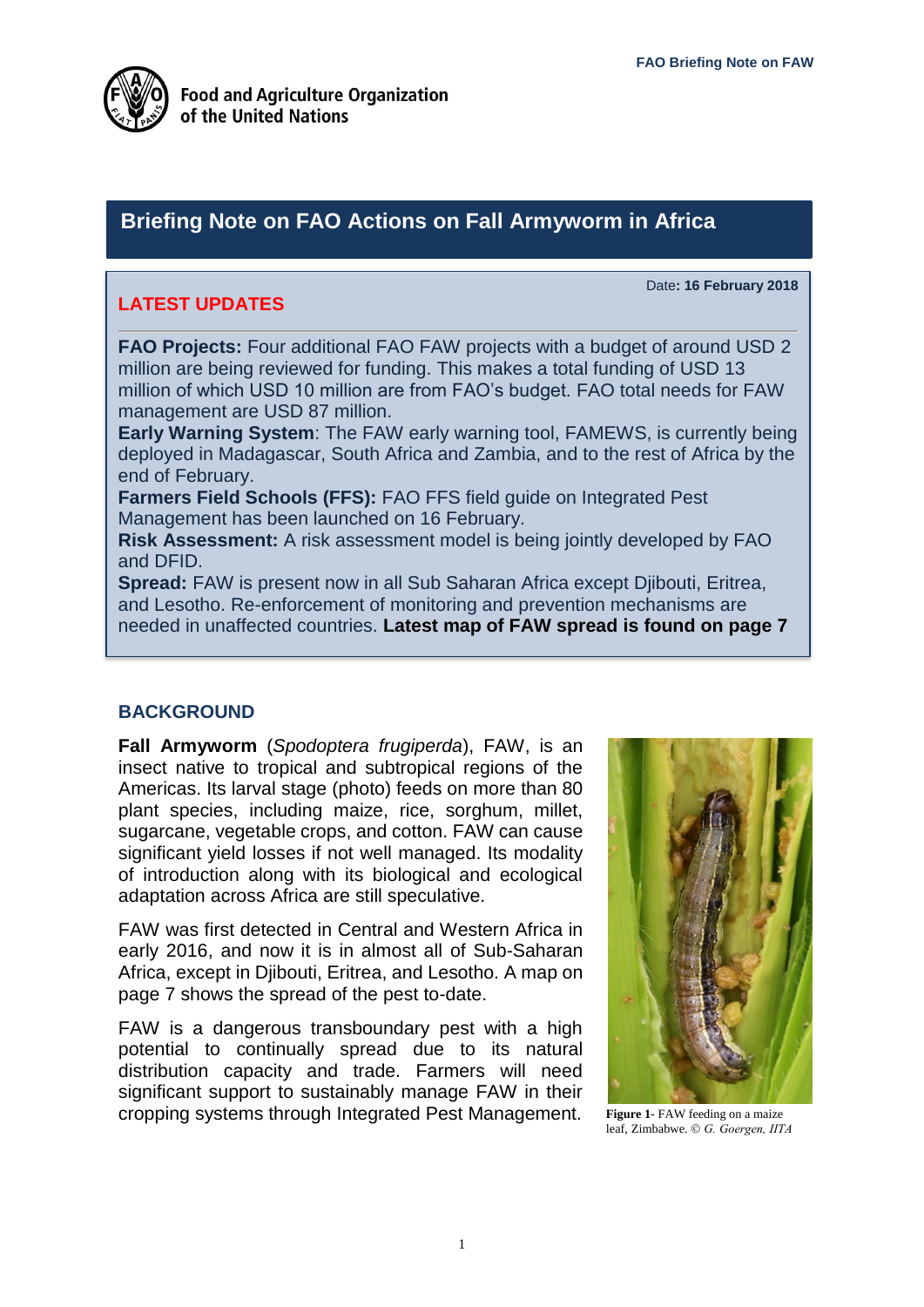#### **FAO COORDINATION ROLE IN FAW MANAGEMENT**

- **1. A Framework for Partnership for Sustainable Management of the Fall Armyworm in Africa:** FAO formulated a Framework for Partnership for sustainable management of the Fall Armyworm in Africa intended as a guide for the development of projects and programmes by the various stakeholders in the areas of their comparative advantages, including FAO. The Framework was presented during the 2<sup>nd</sup> Conference of the AU Specialized Technical Committee on Agriculture, Rural Development, Water and Environment on 3 October and received the STC endorsement.
- **2. FAO Programme for Action for Sustainable Management of the Fall Armyworm in Africa.** Based on the Framework for Partnership, FAO formulated a Programme for Action composed of six components costed at USD 87 million. This Programme was presented as a side event at the African Union Second Conference of the Specialized Technical Committee on Agriculture, Rural Development, Water and Environment, during a Partners' Round Table on 4 October 2017 and during the consultative meeting in Rome on 28 November.
- **3. African Union meeting:** The Framework for Partnership on FAW sustainable management in Africa was endorsed by the ministerial segment of the AU Specialized Technical Committee on Agriculture, Rural Development, Water and Environment on 6 October 2017. A Partners' Round Table on FAO Programme for Action for Sustainable Management of the FAW in Africa was organized on 4 October 2017 as a side event of the 2<sup>nd</sup> AU STC.
- **4.** FAO organized a **consultative meeting** with resource partners in Rome on 28 November 2017 on Fall Armyworm, in preparation for a possible pledging meeting on FAW to take place in early 2018.
- **5. The Southern Africa Fall Armyworm Stakeholders' Awareness, Partnership and Coordination meeting**. This meeting was organized by FAO and SADC, 30 November – 01 December 2017, to discuss the regional FAW response actions, lessons learnt, challenges, and preparedness plans for the 2017/2018 production season. The meeting was attended by representatives of SADC Member States, COMESA, resource and development partners, farmer's organizations, nongovernmental organizations, academia, and research organizations. The meeting resolved that stakeholders should focus more efforts on the development of appropriate education programmes and materials for farmers. It emphasized the need for countries to adopt IPM that encourages healthy crop growth with the least possible disruption to agroecosystems and natural pest control mechanisms. The meeting also resolved to create a sub-regional FAW Task Force to be chaired by SADC, with FAO as Secretariat and membership drawn from representatives of the national task forces and key stakeholders. The Task force is to have virtual meetings every month to review FAW interventions in the SADC countries.
- **6. Consultative meeting** in Harare (14-16 February 2017). It was organized by FAO with governments and stakeholders from Southern Africa. The meeting addressed pest awareness, situational update, emergency preparedness and rapid response for management of transboundary plant pests and animal diseases.
- **7.** FAO organized and co-organized two back to back meetings in Nairobi:
	- a. **FAO Southern Africa FAW Technical Meeting (25-26 April 2017)** was held to review and update the current status of the pest as well as to assess its impact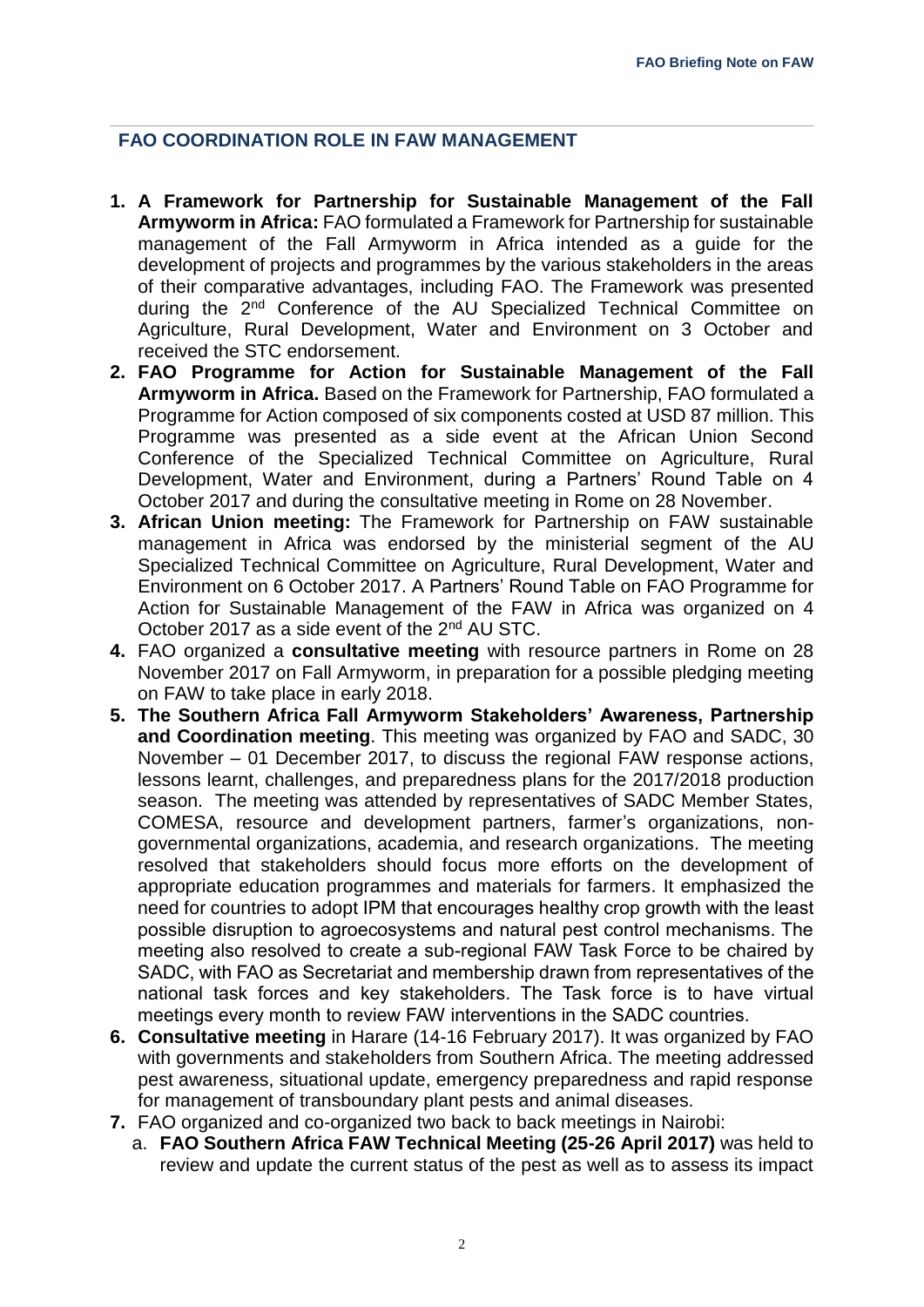on production and livelihoods, with extended participation of all FAO subregional offices in Africa.

b. **All Africa Stakeholders Consultation meeting's AGRA/CIMMYT/FAO (27-28 April 2017)** main objectives were to review the status of the pest incidence and impact in Africa and discuss the options for minimizing damage caused by FAW. Participants in the meeting included CIMMYT, IITA, CABI, AGRA, National Governments, Plant Protection Officers and Extension Staff, Coordination of Agricultural Research and Development for Southern Central Africa, Resource Partners, and world-renowned experts on fall armyworm research. It was agreed that FAO would take the lead coordination in FAW response in Africa.

#### **FAO ACTIONS IN RESPONSE TO FAW**

FAO has taken and is taking several actions in response to FAW:

- **1. FAO projects**: Since the onset of FAW, FAO has undertaken several actions to strengthen African countries' capacities to respond to FAW through Technical Cooperation Programme (TCP) projects and other funding mechanisms. So far, as of January 2018, a total of 28 FAW projects (11 TCPfs and 17 fully fledged TCPs) have been approved totaling USD 6,704,000. Four additional FAW pipeline projects with a budget of around USD 2 million are being reviewed for funding. These projects aim to provide awareness raising, sensitization and strengthening of pesticide management capacity at the producer level, strengthening capacity on early identification of FAW, efficient pesticide application and best practices, and the restoring of productive capacity. Japan supported South Sudan with USD 3m through FAO and WFP to support local authorities and farmers in controlling FAW. An FAO OFDA funded project of USD 944,000 is being implemented in East African countries to support the establishment of a community based FAW monitoring, forecasting, early warning, and management system. Ireland supported Kenya and Ethiopia with a USD 500,000 FAO project.
- **2. FAW Experts Meeting:** FAO organized a South-South Cooperation FAW Technical Experts' Meeting in Accra, Ghana from 18-20 July bringing together experts from the Americas, Africa, and others, to share and update the state of knowledge on sustainable FAW management for smallholder family farmers. The experts reviewed key areas of management, including biological control, monitoring, economic thresholds, bio-insecticides use, and the impact of plant biodiversity on FAW ecology. A synthesis report of the meeting has been prepared and shared with partners and can be found on [\(http://www.fao.org/food-chain](http://www.fao.org/food-chain-crisis/how-we-work/plant-protection/fall-armyworm/en/)[crisis/how-we-work/plant-protection/fall-armyworm/en/\)](http://www.fao.org/food-chain-crisis/how-we-work/plant-protection/fall-armyworm/en/).
- **3. FAW early warning system development:** FAO IT-Solutions has developed a mobile phone app (FAMEWS) to be used by farmers, community focal persons and extension agents to collect data when scouting fields and checking pheromone traps. FAMEWS will incorporate a tool to diagnose FAW damage and will be linked to a web-based early warning platform. FAMEWS is being deployed in Madagascar, South Africa and Zambia, and will be deployed in all Africa by end February. FAO has identified several vendors that will be pre-qualified to ensure rapid delivery of high quality traps and lures. Innovative technologies are being considered to monitor FAW and diagnose damage using drones, remote sensing, artificial intelligence learning, and Google Earth Engine.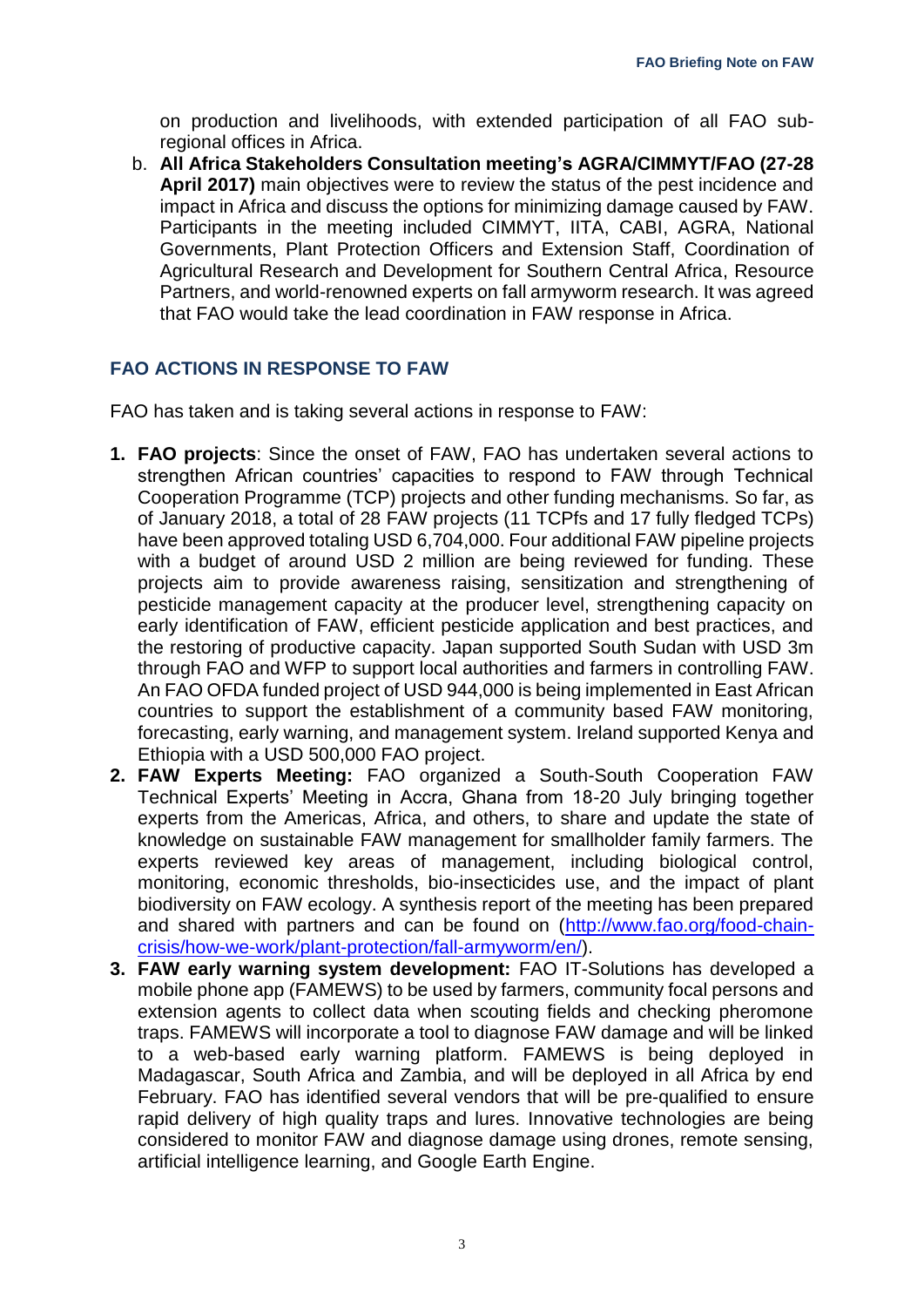- **4. Farmers Field Schools (FFS) and training of rural advisory services and farmers:** FAO has facilitated the preparation of a FFS field guide on Integrated Pest Management for FAW to which FFS Master Trainers and many research institutions contributed. The guide has been launched on 16 February. Training topics cover FAW identification, FAW biology and ecology; plant diversity, soil health management and other preventative measures to reduce infestation and help plants withstand damage to minimize yield loss; early scouting; mechanical controls; use of botanical pesticides, biopesticides and biological control agents; pesticide risk reduction; community monitoring and surveillance; and more. Training of FFS Master Trainers and experienced practitioners has taken place in all sub-regions of Sub-Saharan Africa through 5 regional training workshops. Additional regional training of FFS Master Trainers are planned for the first semester of 2018. National-level trainings of FFS facilitators have been held in many countries including Benin, Burkina Faso, Cameroun, Democratic Republic of Congo, Ethiopia, Lesotho, Malawi, Mozambique, Namibia, Niger, Nigeria, Senegal, Swaziland, Zambia, and Zimbabwe, so that FFS can be rolled out through thousands of FFS implemented by FAO, Governments, extension services, farmer organizations and their financial and technical partners. In addition to FFS, trained FFS facilitators, who are often government rural advisors/extension agents, can also conduct 1-2 day field courses for farmers, to reach rural communities rapidly. Information sharing mechanisms have also been established including a FAW webpage on the Global FFS Platform<http://www.fao.org/farmer-field-schools/en/> and an active whatsapp group of FFS trainers across Africa.
- **5. FAW risk assessment and modelling:** FAO and DFID have co-organized a workshop on 2 February 2018 to assess the risk of household food insecurity due to FAW in Africa. The outcome of the workshop was to develop a model for risk assessment due to FAW.
- **6. FAO technical working groups coordinated by FAO:** Eleven technical working groups coordinated by FAO were formed, each led by the appropriate institute/organization; namely, biological control; bio-pesticides; synthetic chemical pesticides; monitoring and early warning; communication, awareness and knowledge management; farmer field schools, extension, plant clinics; agroecology; impact assessment; conventional host plant resistance; transgenic resistance; quarantine and phytosanitary measures. Most groups have developed their priorities and results are presented in the regular coordination teleconferences. The TWGs will prepare action plans for 2018.
- **7. A side event** on FAW status in Africa and the way forward took place during the FAO Conference on 4 July 2017. The event panel gathered Ministers of Agriculture from Zimbabwe and South Africa, Deputy Minister of Ghana, Ambassador of the UK, and Director of DFID Africa.
- **8. Technical Guidance Notes, Q&A, regular updates, maps, reports, guides, key messages, etc… on FAW** are regularly posted on the FAO Food Chain Crisis website [\(http://www.fao.org/food-chain-crisis/how-we-work/plant-protection/fall](http://www.fao.org/food-chain-crisis/how-we-work/plant-protection/fall-armyworm/en/)[armyworm/en/\)](http://www.fao.org/food-chain-crisis/how-we-work/plant-protection/fall-armyworm/en/).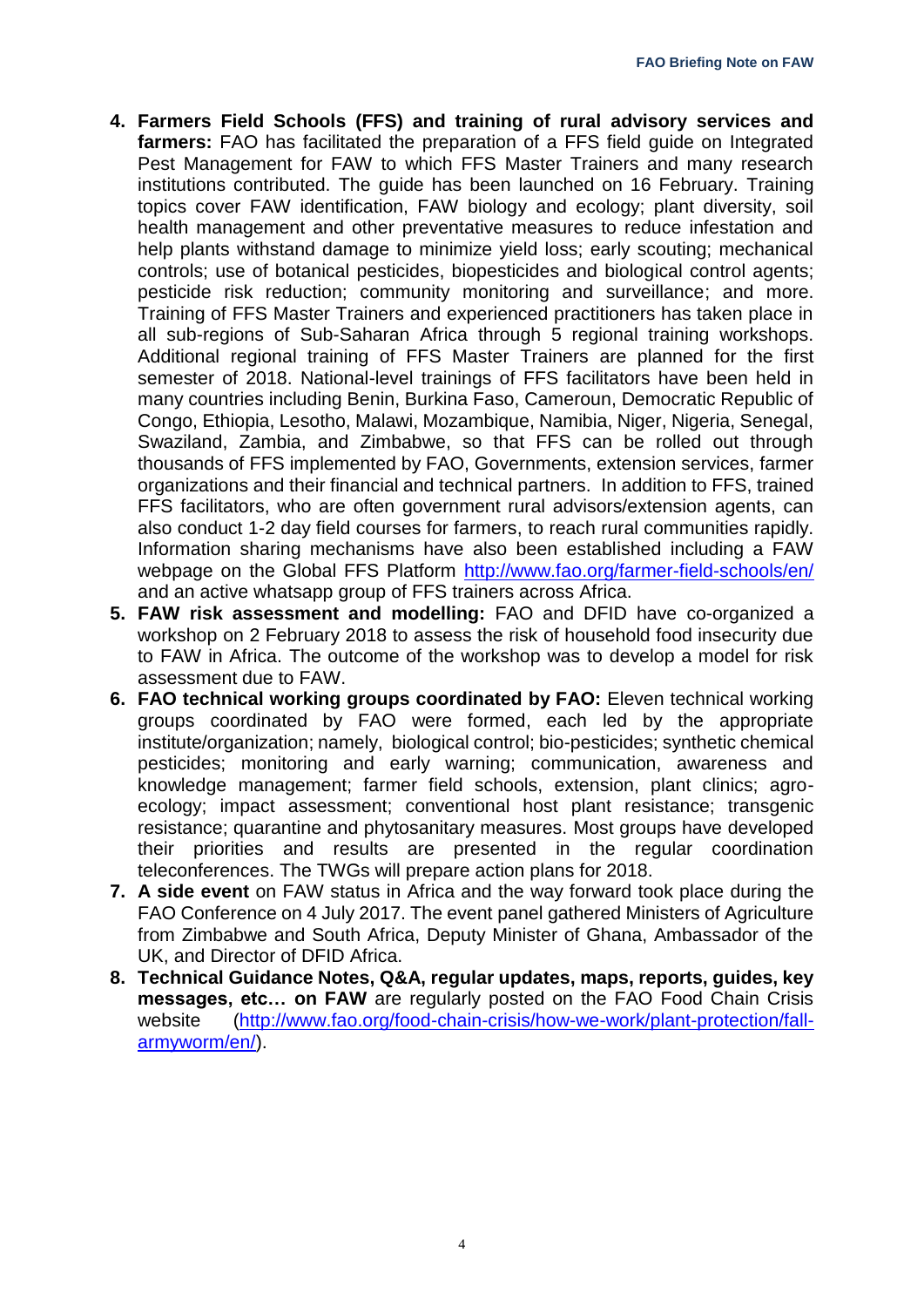#### **Specific actions at sub-regional level:**

**Central Africa:** A FAW training of trainers on FAW management was organized in Yaoundé 2-7 October in collaboration with IITA and gathered 40 participants coming from 8 countries in the Central African region. Each country was represented by at least 3 experts (NARS, FFS expert, NPPO). Countries had been requested to elaborate their strategic plan for FAW management. FAO organized a workshop with stakeholders in Central Africa; namely NPPO's, IAPSC, IITA, the RECs (ECCAS and CEMAC) and PRASAC, in Kinshasa, DRC, 11-13 July 2017. A sub-regional roadmap was developed. FAO organized a project-closing workshop in Sao Tome and Principe, 24-26 October, during which the country elaborated its national strategic plan for FAW management.

**Eastern Africa**: FAO has been facilitating information and knowledge exchange among countries within Eastern Africa and between the various sub-regions in addition to enhancing South-South Cooperation. Japan supported South Sudan with USD 3m through FAO and WFP to support local authorities and farmers control FAW. FAO is implementing a project funded by USAID/OFDA for a budget of USD 944,000 "Establishing an emergency community-based Fall Armyworm monitoring, forecasting, early warning and management system in eastern Africa," in collaboration with the Desert Locust Control Organization for Eastern Africa (DLCO-EA), CABI, ICIPE, and Ministries of Agriculture of Eastern African countries. Work plans and standardized protocols were developed with all project stakeholders at a recent Inception Workshop in Entebbe, Uganda (13–15 November 2017).

FAO conducted a sub-regional FAW training of trainers in Addis Ababa, 24- 28 July 2017 to increase the skills and knowledge of national plant protection and extension experts on FAW.

FAO and ASARECA co-organized a Sub-regional FAW Strategy Development Meeting from 18-20 September 2017 in Entebbe, Uganda. The meeting brought together a wide range of stakeholders (RECs, relevant research and development organizations, governments, private sector, resource partners, etc.) to ensure a strong coordination of FAW management at the sub-regional level. A sub-regional strategic plan was developed following the FAO Strategic Framework. This meeting was preceded by the USAID-CIMMYT Workshop on FAW Pest Management Field Manual Development (Sept 16-17, 2017). During January 2018, FAO and MAAIF held the inception/planning workshop for Uganda's TCP project on FAW, while South Sudan organized the validation workshop of its FAW national strategy and a national training of trainers workshop on FAW management.

**Southern Africa**: FAO in collaboration with the Agricultural Research Council, CABI and CIMMYT conducted a regional FAW Training of Trainers (ToT) in Pretoria, South Africa, 26-31 June 2017 to increase the skills and knowledge of national plant protection and extension experts on FAW. Topics covered included FAW identification and diagnosis, scouting, early warning systems, contingency planning, impact assessments and integrated management options for the pest.

FAO facilitated a USAID funded Regional Refresher Training for Farmers Field School (FFS) Master Trainers on Fall Armyworm Management, 20-27 September, 2017 in Malawi under the theme: "*Farmer Field Schools: a platform for sustainable management of Fall Armyworm Infestation in Africa*", attended by 10 SADC countries. Further, a number of national ToT facilitated by FAO took place in Malawi, Namibia, Mozambique and South Africa.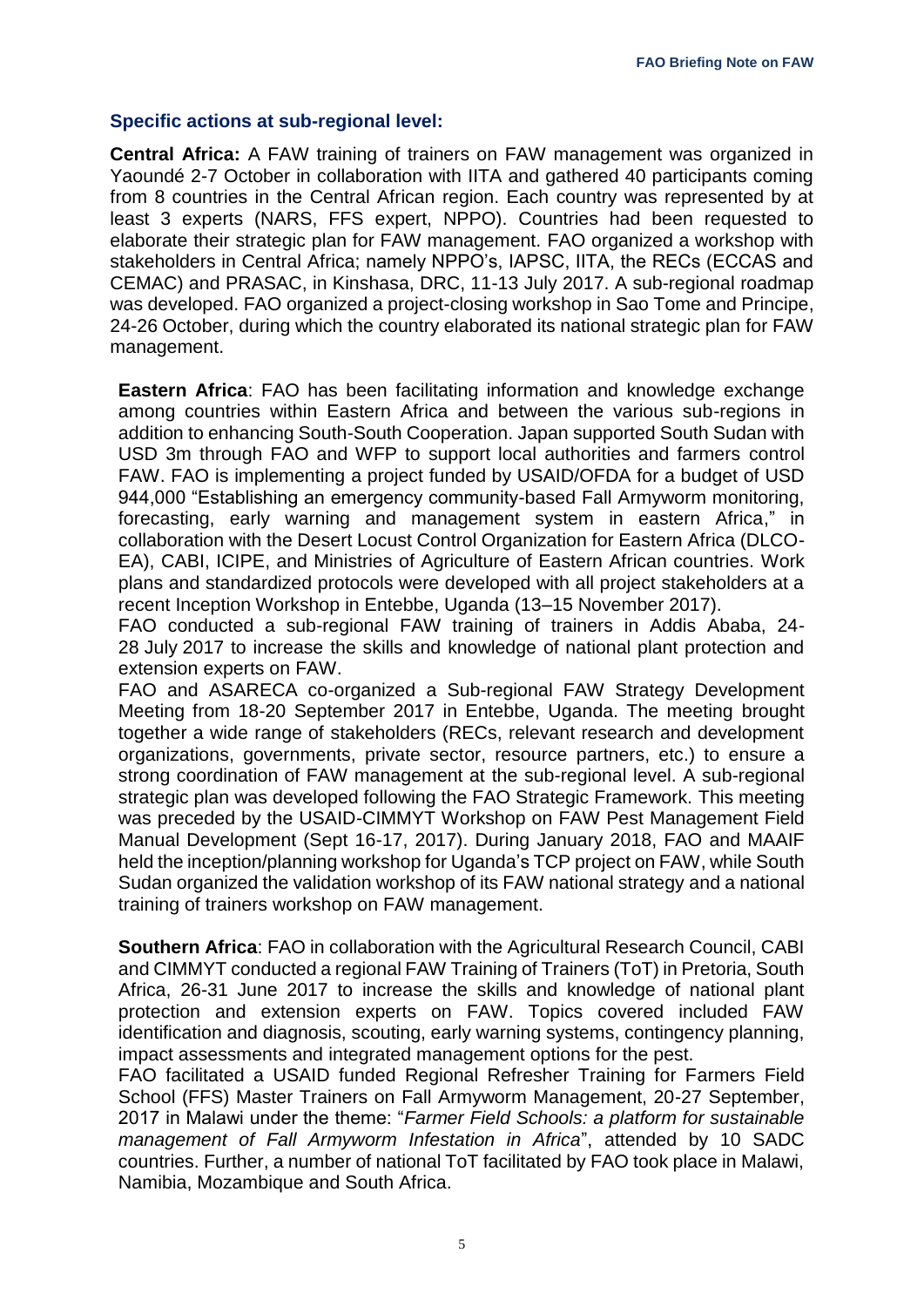On 18 December 2017, the government of Malawi declared a state of disaster due to FAW. An estimated 130 000 farming households were affected by the outbreak. In neighboring Zambia, the pest outbreak was reported in all ten provinces during the 2017/2018 farming season with varying infestation levels.

**Western Africa:** FAO conducted a sub-regional FAW Training of Trainers in Abuja, Nigeria, 5-10 September 2017, to increase the skills and knowledge of national plant protection and extension experts and FFS practitioners on FAW in Western Africa. FAW is damaging vegetable gardens in Liberia. Mali has recently requested emergency support to contain FAW expansion in the country.